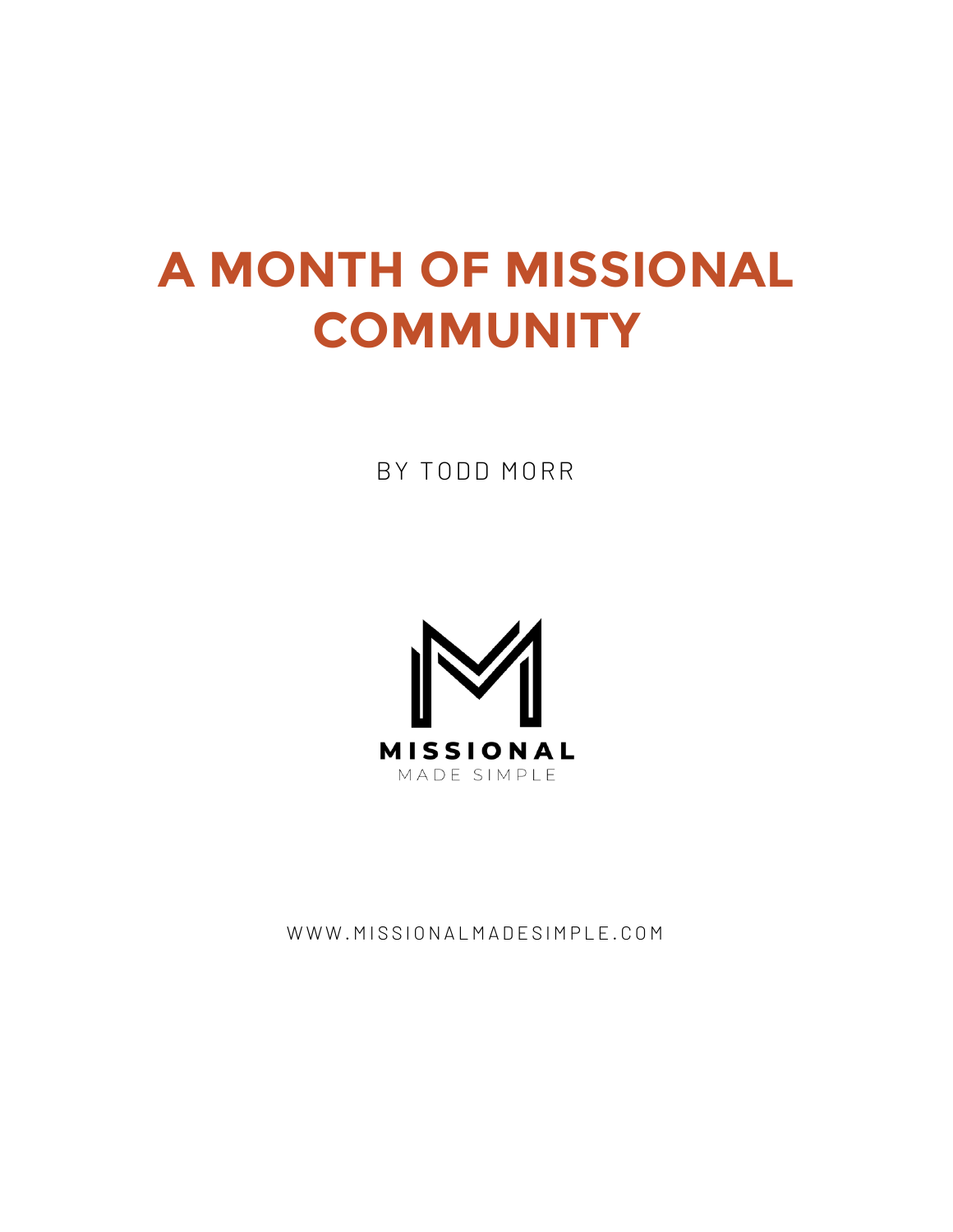# **A MONTH OF MISSIONAL COMMUNITY**

This was written 9 years ago for a chapter in Reggie McNeal's book called *Missional Communities*. A lot about our lives has changed, but our priorities have remained the same.

Where: South End of Tacoma (ethnically and economically diverse, fairly blue collar).

Who: Todd and Hannah Morr with their 4 kids between 7 months and 7 years old. Hannah is a stay at home Mom.

We lead an MC that includes 4 other adult couples that have 8 more kids between them, so we have 10 adults and 12 kids (11 of them are 7 years old and under). We moved to Tacoma 2 ½ years ago, and we've helped multiply 2 times, from our original MC. Our current MC has been together for a year plus, and we're hoping to multiply in the next few months.

Our South End City Group currently has 7 MC's.

A "normal" month in the life of our MC is messy and chaotic, as we try to balance the demands of living out our Biblical Identities of family, missionary, servant, and learner, as we work, parent (4 small children), try to love each other as spouses, disciple our MC, and demonstrate and proclaim the gospel to our neighbors. It's a sometimes tiring and demanding way to live, but very, very rich at the same time!

#### **WEEK 1**

- Monday: Hannah organizes play date with some MC moms and some non-Christian neighbor moms. At night Todd plays basketball with guys from South End City Group and a non-Christian friend.
- Wednesday: MC has meal together, catches up on each other's lives, and discusses 1 of the 4 G's (God is great, good, gracious, and glorious).
- Thursday: Todd meets with his DNA, while Hannah watches the kids. (Todd will watch the kids next week.)
- Friday: Todd and Hannah have non-Christian friends over (who have 2 kids) to grill and hang out.
- Saturday (day): Todd mows the grass for the single mom next door, while he's mowing his own grass.
- Sunday: Todd and Hannah participate in the Sunday morning gathering and sit with others from their MC.

## **WEEK 2**

- Monday: Hannah organizes play date with some MC moms and some non-Christian neighbor moms. At night Todd and Hannah and some others from their MC with others from the South End City Group help host a meal and Life Skills evening for homeless families and single moms connected with 2 partner organizations of Soma.
- Tuesday: Hannah takes extra cookies she has baked to non-Christian neighbors next door.